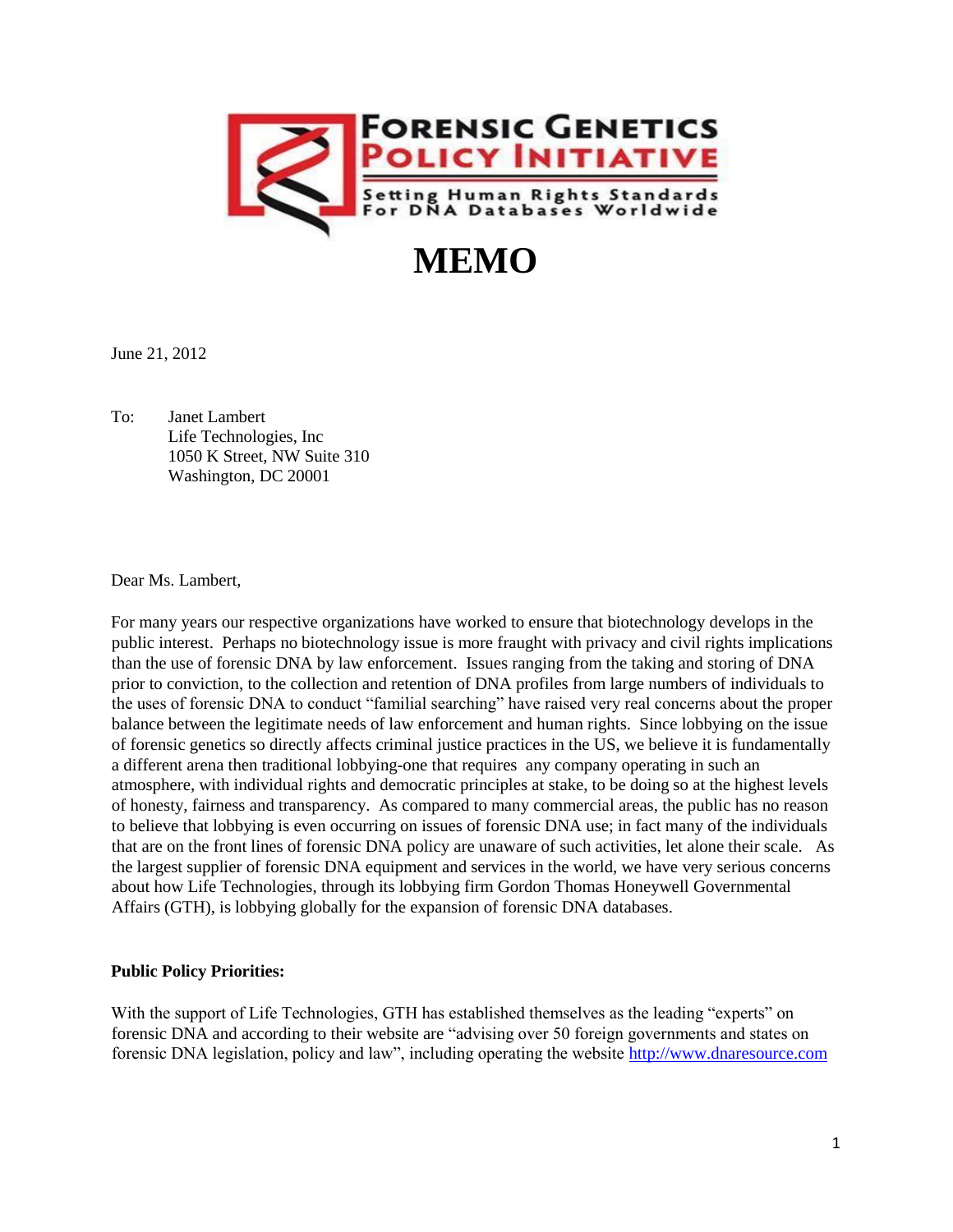which Life separately funds. No one at GTH has any scientific background<sup>1</sup> but more pointedly their website, materials and lobbying are exclusively focused on expansion of DNA databases. While there are a multitude of improvements in existing DNA analysis and policy that could benefit law enforcement (and by extension the public) in the US and other countries<sup>2</sup>, we believe GTH has played a strong role in distorting political priorities by exclusively focusing on database expansion and minimizing the human rights implications.

Indeed to the degree they do refer to human rights issues, it's with the intent of quickly dismissing them out of hand. For example, GTH claims DNA databases purge racial bias from the criminal justice system<sup>3</sup> despite the often cited fact that African Americans are included at a highly disproportionate rate in such databases<sup>4</sup>.

GTH regularly cites the Innocence Project's successes with freeing wrongly convicted prisoners in support of DNA database expansion without revealing that the Innocence Project largely opposes such expansions.<sup>5</sup> Indeed the Innocence Project regularly cites the complex reality of forensic DNA use by law enforcement and argues against an exclusive focus on expansion at the expense of more effective uses of DNA databases. Innocence Project co-founder Barry Scheck has stated:

"if supporters of DNA expansion were serious about preventing wrongful convictions, they should promote measures like requiring videotaping of interrogations or changing the way lineups are done. Less than 10 percent of serious felony cases have any biological evidence in them, which can identify the real perpetrator with a DNA test…And most of the serious offenders are already in the DNA database. This isn't the No. 1 priority."<sup>6</sup>

## **Questionable Practices:**

We are equally concerned that in their zeal to lobby for expanded DNA databases, GTH distorts evidence and hides their conflicts of interest.

Perhaps the most egregious example of these practices was uncovered in a Pro Publica investigation<sup>7</sup> that revealed that multiple staff members of GTH used their contacts within the US Department of Justice and with other subcontractors of the DOJ and NIJ to receive several no-bid contracts to do key studies that have helped shape the US government's DNA policies—policies that have benefitted Life Technologies. The investigation quotes Senator Shelby, the ranking Republican on the Senate's Justice Appropriations Subcommittee: "At the very least, there are questionable conflicts of interest, serious voids of transparency and unethical behavior unbecoming to the Department of Justice." GTH itself once bragged on its web site that their research was "used as the underpinnings" of the *Justice for All Act*.

GTH has also spent significantly on financially supporting candidates and holding ceremonies where they hand out awards to politicians who have worked to expand DNA databases.

<sup>2</sup> Goulka J, Matthies C, Disley E, Steinberg P (2010) Toward a Comparison of DNA Profiling and Databases in the United States and England. RAND Center on Quality Policing. Technical Report. [http://www.rand.org/pubs/technical\\_reports/TR918.html](http://www.rand.org/pubs/technical_reports/TR918.html)

 $\overline{a}$ 

<sup>1</sup> <http://www.gth-gov.com/staff.html>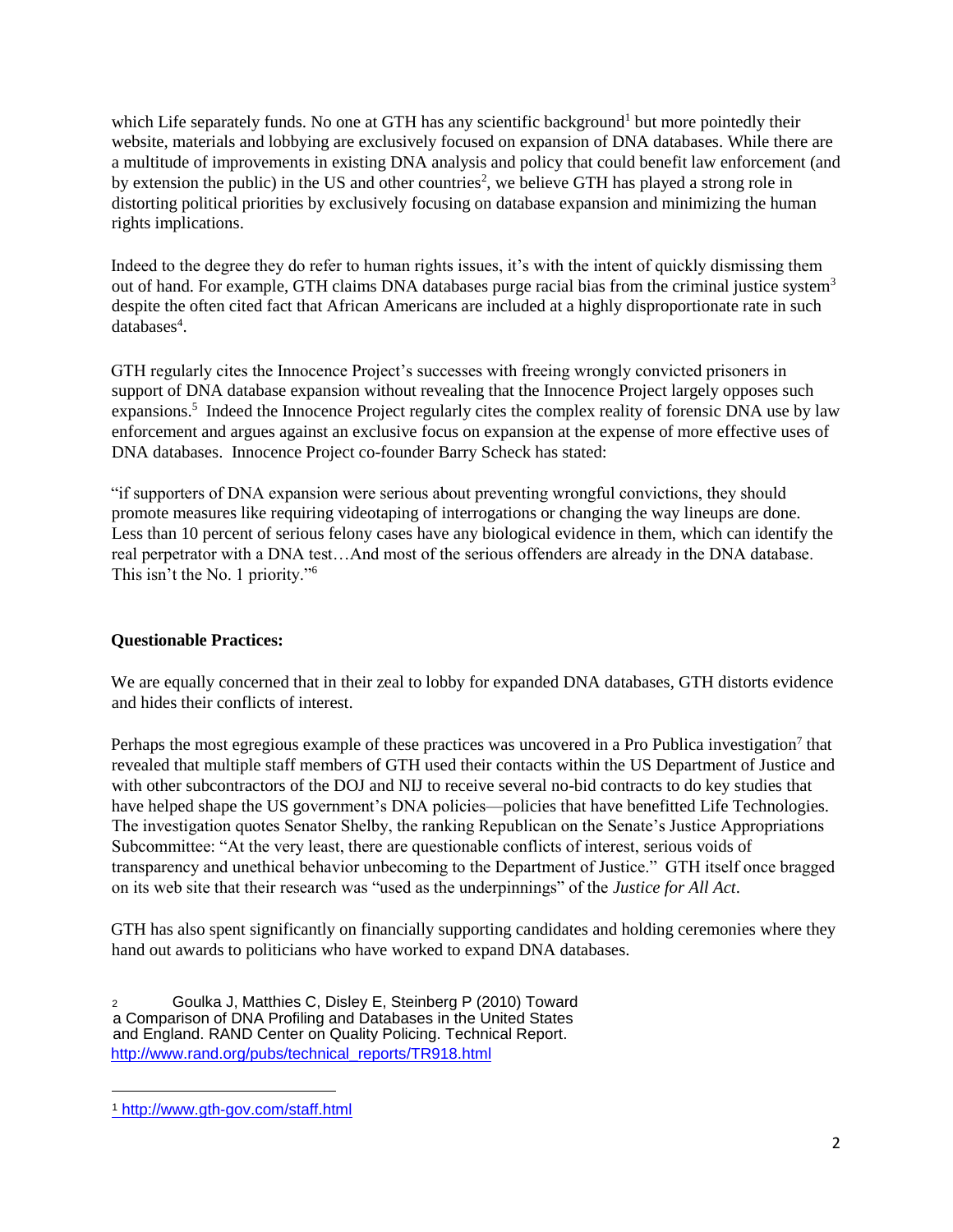<sup>3</sup> [http://www.dnaresource.com/documents/reasonsforexpansi](http://www.dnaresource.com/documents/reasonsforexpansion.pdf)

[on.pdf](http://www.dnaresource.com/documents/reasonsforexpansion.pdf) <sup>4</sup>

<http://www.plosmedicine.org/article/info%3Adoi%2F10.1371%2Fjournal.pmed.1001100> 5

<http://www.innocenceproject.org/docs/Policy062006Statement.pdf>

[6](http://www.nytimes.com/2012/02/01/nyregion/bill-to-expand-dna-database-fuels-fight-in-%20%20albany.html?_r=2&scp=1&sq=%22Innocence%20Project%22&st=cse) [http://www.nytimes.com/2012/02/01/nyregion/bill-to-expand-dna-database-fuels-fight-in-](http://www.nytimes.com/2012/02/01/nyregion/bill-to-expand-dna-database-fuels-fight-in-%20%20albany.html?_r=2&scp=1&sq=%22Innocence%20Project%22&st=cse)

[albany.html?\\_r=2&scp=1&sq=%22Innocence%20Project%22&st=cse](http://www.nytimes.com/2012/02/01/nyregion/bill-to-expand-dna-database-fuels-fight-in-%20%20albany.html?_r=2&scp=1&sq=%22Innocence%20Project%22&st=cse)

See also:

<http://www.councilforresponsiblegenetics.org/GeneWatch/GeneWatchPage.aspx?pageId=378&archive=yes> 7 [http://www.propublica.org/article/the-dna-debacle-how-the-federal-government-botched-the](http://www.propublica.org/article/the-dna-debacle-how-the-federal-government-botched-the-backlog-crisis-505)[backlogcrisis-505](http://www.propublica.org/article/the-dna-debacle-how-the-federal-government-botched-the-backlog-crisis-505)

## **Media:**

GTH has waged an aggressive public relations campaign, its staff regularly appears in the media offering interviews and commentary promoting DNA database expansion –but often they fail to indicate they are lobbyists and not independent experts.<sup>2</sup>

Or when they do reveal they are lobbyists, they do so in ways that obfuscate their direct financial interest in seeing expansion of databases.<sup>9</sup>

## **Supporting Organizations:**

GTH, and in some cases Life Technologies directly, actively supports victim's rights groups both in the US and in other countries that then serve as "independent voices" in support of DNA database expansion.

See, for example:

DNA 4 Africa  $^{10}$  which is run by a founding Vice President of GTH (Chris Asplen) who doesn't reveal these ties in his biography on the site. DNA 4 Africa's main partner is the PR Firm Harris D. McKinney, the same PR firm for both Life Technologies and Applied Biosystems.

DNA Project <sup>3</sup>(South Africa) funded directly by the Applied Biosystems division of Life Technologies.<sup>4</sup>

DNA Saves<sup>5</sup>, a victim's rights group that regularly accompanies GTH lobbyists and which is also supported by Life's PR firm Harris D. McKinney.

The National Center for Victims of Crime, which is funded directly by Life Technologies and which heavily promotes resources created by GTH<sup>6</sup>.

l

<sup>2</sup> <http://mdmorn.wordpress.com/2012/04/25/425121-changing-how-maryland-collects-dna/> http://www.forensicmag.com/article/fighting-back-against-worst-nature-and-human-nature?page=0.2 <sup>[9](http://www.msnbc.msn.com/id/34420777/ns/us_news-crime_and_courts/t/gaps-dna-banks-lead-tragedy/)</sup> http://www.msnbc.msn.com/id/34420777/ns/us\_news-crime\_and\_courts/t/gaps-dna-banks-lead-tragedy/

<sup>10</sup> <http://www.dna4africa.org/>

<sup>3</sup> <http://dnaproject.co.za/>

<sup>4</sup> <http://dnaproject.co.za/sponsors>

<sup>5</sup> <http://dnasaves.org/>

<sup>6</sup> [http://www.ncvc.org/ncvc/main.aspx?dbID=DB\\_DNAResourceCenter240](http://www.ncvc.org/ncvc/main.aspx?dbID=DB_DNAResourceCenter240)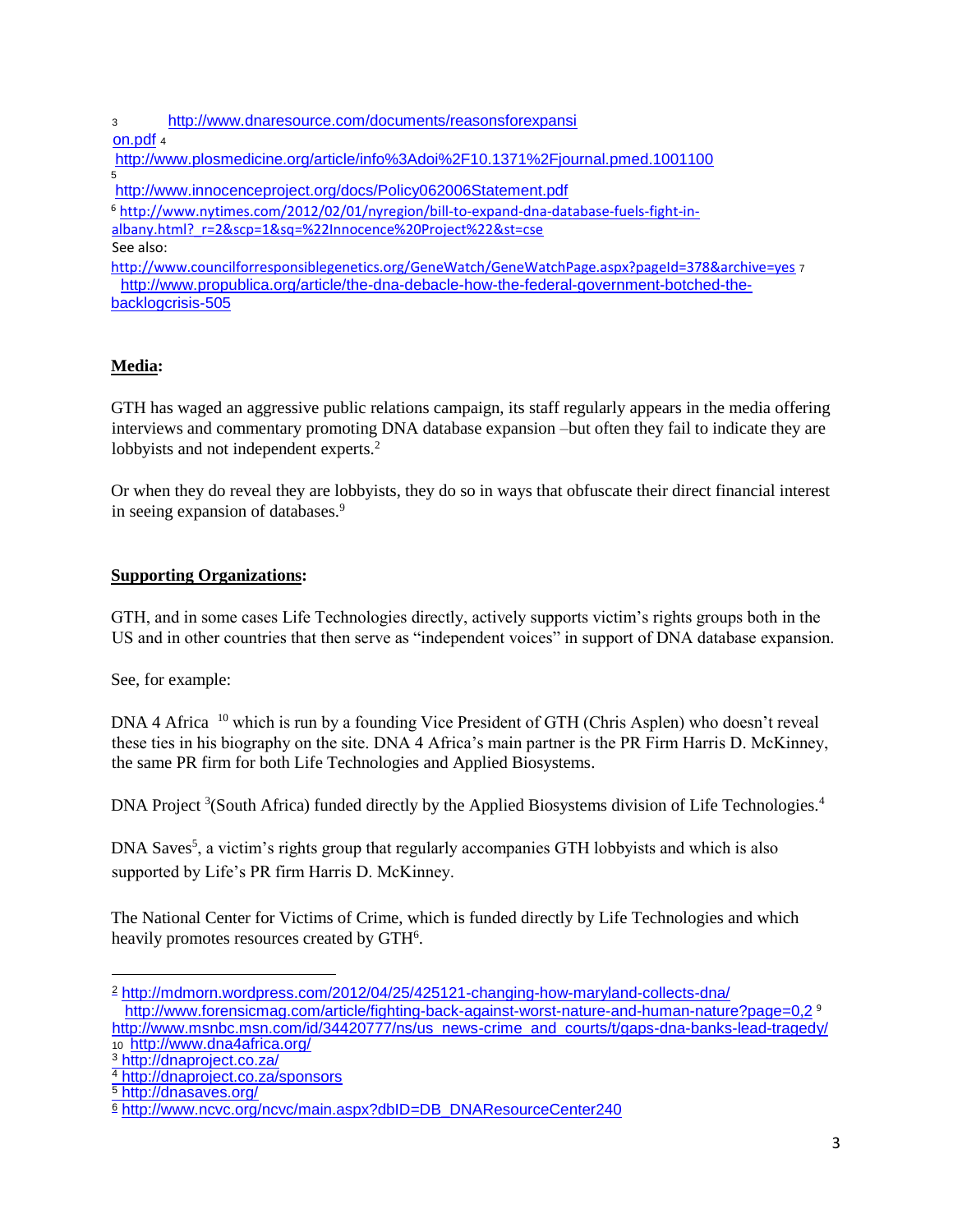## **Facts:**

l

Gordon Thomas Honeywell has misrepresented facts or obscured facts in support of DNA database expansion. They have cited data from sources that are not independent. For example, they regularly cite a study on the cost effectiveness of database expansion without revealing that one of its authors is the head of a commercial forensic DNA lab<sup>7</sup>.

## An example-the UK experience**:**

GTH regularly refers to the United Kingdom in their materials and presentations. To begin with GTH rarely ever mentions the European Court of Human Rights decision in *Marper* that found that the very same policies GTH promotes were found violative of basic human rights principles forcing the UK to redo their policies. Moreover GTH regularly cites UK DNA database "hit rates" but never explains that DNA matches are not solved crimes (an omission they regularly employ), and that DNA detections did not increase as the UK DNA database expanded. Although the UK does not record crimes solved using DNA, it does records DNA detections. DNA detections are crimes considered "cleared up" by the police which involved a DNA match: this is a much better measure of the role of DNA in solving crimes (although it also includes DNA detections with known suspects, that do not require the database). Despite GTH's claims otherwise, DNA detections did not increase when the UK expanded its DNA database to retain innocent people's DNA or to collect DNA routinely on arrest

GTH's presentation<sup>8</sup> in Brasilia and other countries contains an even more serious misrepresentation of the UK DNA database. It claims:

## *DNA databases solve crime! Example*

*5,000 stranger rapes occur in the United Kingdom with no evidence except for DNA at crime scene 60% UK hit rate means that 3,000 of these cases can be solved with one simple DNA test. 5,000 Stranger rapes occur in non-database country with no evidence except for DNA at crime scene No offender database means that none of the cases can be solved.* 

This claim is completely untrue. This is because:

- (1) It is not true that there are 5,000 stranger rapes in the UK per year;
- (2) It is not true that all stranger rapes provide DNA evidence;
- (3) The DNA database 'hit rate' cited will include many hits with victims or passers-by, not with the perpetrator, as well as false matches with partial DNA profiles. In addition, the hit rate is dominated by volume crimes, such as burglaries, and provides no information regarding the likelihood of a match with a semen profile from a rape.

<sup>&</sup>lt;sup>7</sup> [http://dnasaves.org/files/IN\\_DNA\\_Cost\\_Savings\\_Study.pdf](http://dnasaves.org/files/IN_DNA_Cost_Savings_Study.pdf)

<sup>8</sup> [http://www.dnaresource.com/documents/BRAZILBrasiliaJuly2010\(2\).pdf](http://www.dnaresource.com/documents/BRAZILBrasiliaJuly2010(2).pdf) 17 Home Office (2009). Crime in England and Wales 2008/09.

[http://webarchive.nationalarchives.gov.uk/20110220105210/http://rds.homeoffice.gov.uk/rds/crimeew080](http://webarchive.nationalarchives.gov.uk/20110220105210/http:/rds.homeoffice.gov.uk/rds/crimeew0809.html)  [9.html](http://webarchive.nationalarchives.gov.uk/20110220105210/http:/rds.homeoffice.gov.uk/rds/crimeew0809.html)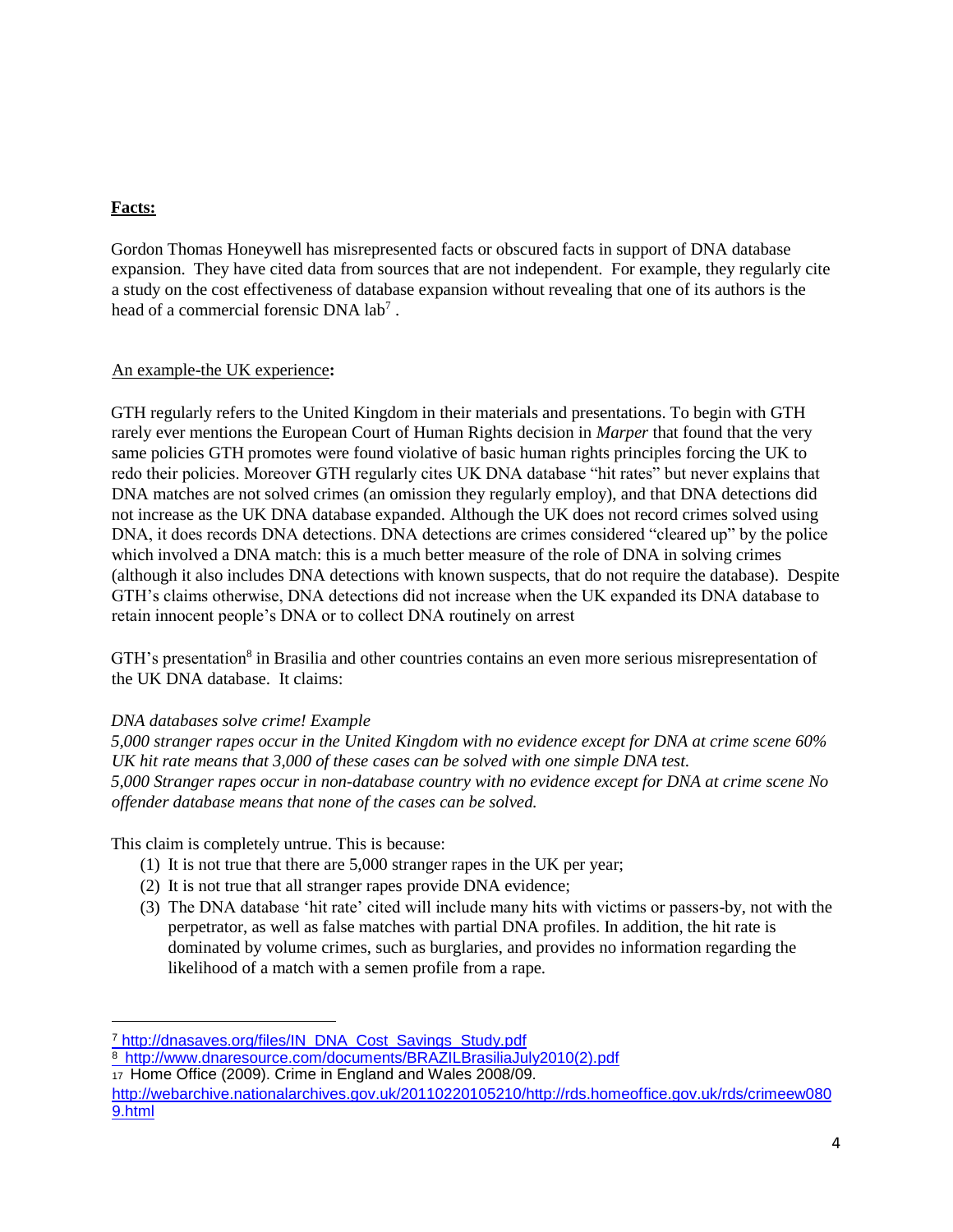There were 13,133 rapes recorded in England and Wales in 2008/09<sup>17</sup>. An estimated 5% to 25% (657 to 3,283) may be stranger rapes<sup>9</sup>.

There were 3,411 rape detections in 2008/09: **only 184 involved a DNA match**<sup>19</sup> . This total includes matches where the suspect had already been identified through means other than their DNA and the sample was only taken to confirm intercourse i.e. it includes both stranger and known suspect rapes. If 5% to 25% of these rapes were stranger rapes it would mean that 9 to 46 stranger rape detections were made through DNA matches on the database (including both matches between newly added crime scene profiles and stored individuals' profiles, and between newly added individuals' profiles and stored crime scene DNA profiles).

Detections are not solved crimes: they are crimes considered "cleared up" by the police, usually because someone has been prosecuted. There were 2,018 convictions for rape in 2008/09 (59% of detections)<sup>10</sup>. If 9 to 46 stranger rapes were detected using DNA, this could mean **5 to 27 successful prosecutions**. This may be an overestimate because proving the absence of consent is usually the most difficult part of a rape prosecution and is the most common reason for a rape case to fail, however DNA makes no contribution to resolving disputes about consent. On the other hand, a successful prosecution sometimes leads to a confession of additional crimes, which could increase the total. Many of these successful prosecutions are likely to be captured by retaining crime scene DNA profiles and the profiles of individuals with past convictions for rape or similar serious offences. This means the added value of widening the net to capture and store large numbers of individuals' DNA profiles is relatively limited. Yet these false figures are cited in support of expanded DNA databases.

## **Political Access and the Public Square**:

GTH regularly uses their influence to gain access to politicians at the expense of an open public debate. Just recently New York State became the first in the US to expand their DNA database to "all crimes". The expansion was heavily promoted by NY Governor Cuomo who worked closely with representatives of GTH in such promotion, so closely that staff of GTH stood publicly with the Governor when he announced that his proposal had become  $law<sup>21</sup>$ . No public interest organization was given any audience with the Governor at any point during this process. This is not an unusual experience.

We live in a system where companies lobby governments all the time for policies that will improve their bottom line, but rarely does that bottom line so directly affect civil rights and democratic principles. These are but a few examples of the ethically questionable practices employed by GTH in their pursuit of an expanded market for Life Technologies and other providers of forensic DNA equipment, testing and services. We strongly urge you to re-evaluate your relationship with Gordon Thomas Honeywell Governmental Services and your own policies and practices in pursuit of marketing your forensic DNA equipment and services. The core issue we believe is what kind of company does Life want to be in this space-not all companies engage in this kind of lobbying. The forensic products and services Life provides

 $\overline{a}$ <sup>9</sup> Criminal Justice Joint Inspection (2012) Forging the links: Rape investigation and prosecution A joint review by HMIC and HMCPSI. February 2012. ISBN: 978-1-84987-688-9.

<http://www.hmic.gov.uk/media/forging-the-links-rape-investigation-and-prosecution-20120228.pdf> <sup>19</sup> National DNA Database Annual Report 2007-09. [http://www.npia.police.uk/en/docs/NDNAD07-](http://www.npia.police.uk/en/docs/NDNAD07-09-LR.pdf) [09LR.pdf](http://www.npia.police.uk/en/docs/NDNAD07-09-LR.pdf)

<sup>&</sup>lt;sup>10</sup> Crown Prosecution Service (2009) Violence against women crime report 2008-2009. [http://www.cps.gov.uk/publications/docs/CPS\\_VAW\\_report\\_2009.pdf](http://www.cps.gov.uk/publications/docs/CPS_VAW_report_2009.pdf)